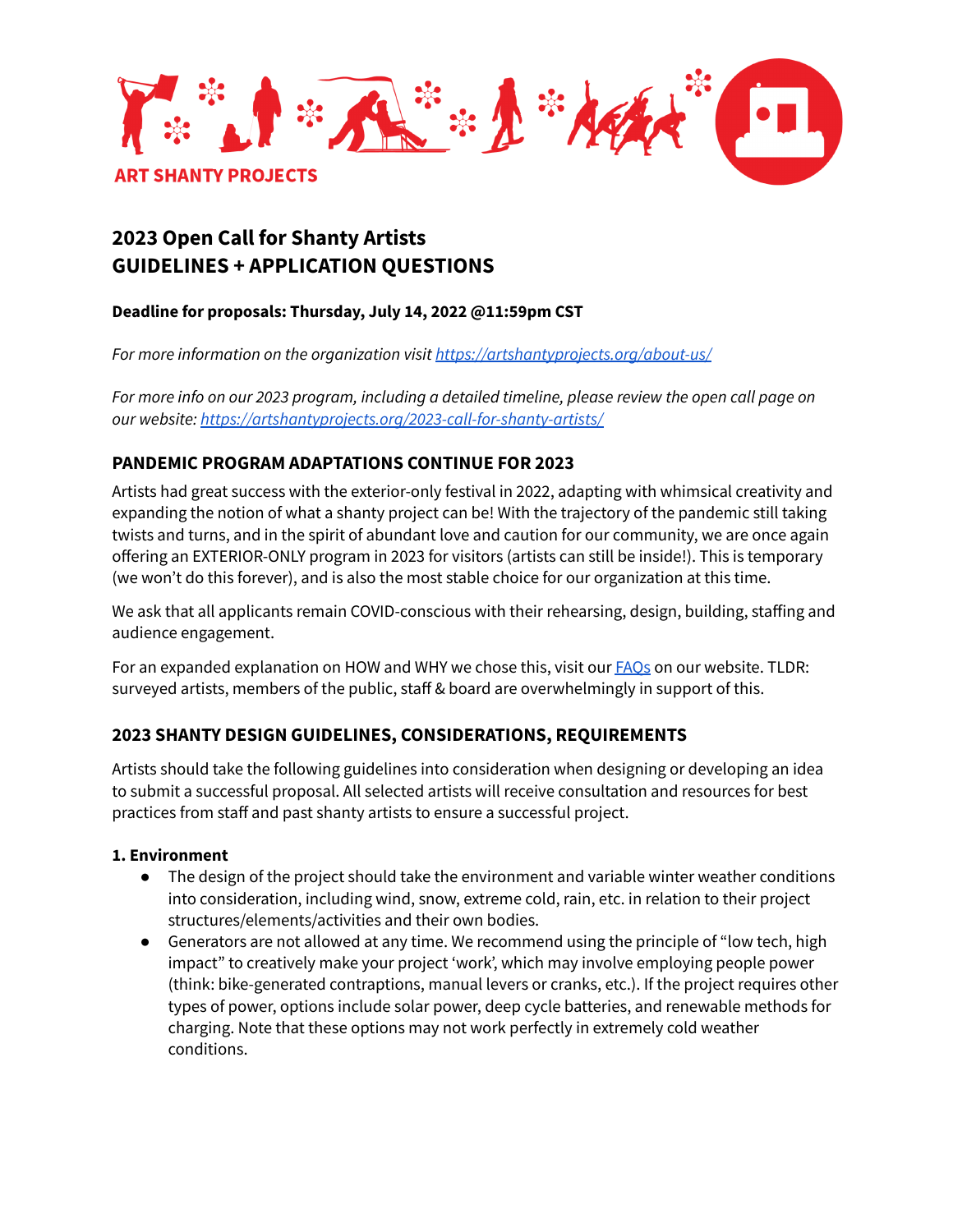- Prioritize, whenever possible, using repurposed materials (which are more sustainable, and also less expensive). Also consider the future life of your materials (can they be repurposed again or recycled?)
- Consider the environmental impact of any heating sources you choose to use. For (artist-only) interior spaces we highly recommend passive solar (like a greenhouse!) as a no-fuel option. For both outdoors and indoors, physical activity is also a great option! Interior propane heaters that are UL or CE rated ("Little Buddy" or similar) are allowed, as are interior wood-burning stoves. Due to logistics and air quality concerns, public-facing fire pits are not allowed at this time.
- We welcome projects that include sound elements, and will work to place chosen projects in appropriate places, but ask that artists respect neighboring projects.

## **2. Structure**

- Elaborate set-up is not recommended. It's not a simple task to assemble things on a windy, cold, frozen lake while wearing mittens!
- The lake sees intense winds which places incredible strain and wear on structures. Design your project to minimize the chance of materials falling off, blowing away, and being scattered as litter and/or frozen into the ice.
- The project should be designed to be physically accessible to people interacting at different heights (adults, children, people in wheelchairs, etc). If there is an elevated platform for participants, you will be required to have a ramp. We will review more specific requirements with selected artists.

## **3. Safety**

- The Minnesota DNR requires two things of shanty artists: a Dark House Permit, and reflective material must be placed on all sides of the shanty for nighttime safety (when the village is not active). This can be silver paint or tape, reflectors, or other highly shiny objects. You can work it into your project aesthetics/design! There are nominal costs associated with these items (see budget section below).
- There are certain things that are not allowed for safety reasons, including: ice carousels, holes cut into the ice for swimming, tents or fabric shelters that need to be staked into the ice and/or that can easily catch wind and blow away, etc. If you are unsure about your proposed activity, please contact us with questions before submitting it.

## **4. Movability**

REQUIREMENTS IN RESPONSE TO CLIMATE CHANGE: We challenge our community to make shanties easier to move as we face the increasing risk of melting ice due to climate change!

While ASP will provide a skidloader during installation and deinstallation weekends to move shanties across the ice, please propose a structure that can be adjusted quickly in melting and refreezing conditions and that can be moved easily on and off the ice (300' or more, and up a boat ramp), intact, at short notice, should the ice become unsafe. **When assessing movability, consider these requirements:**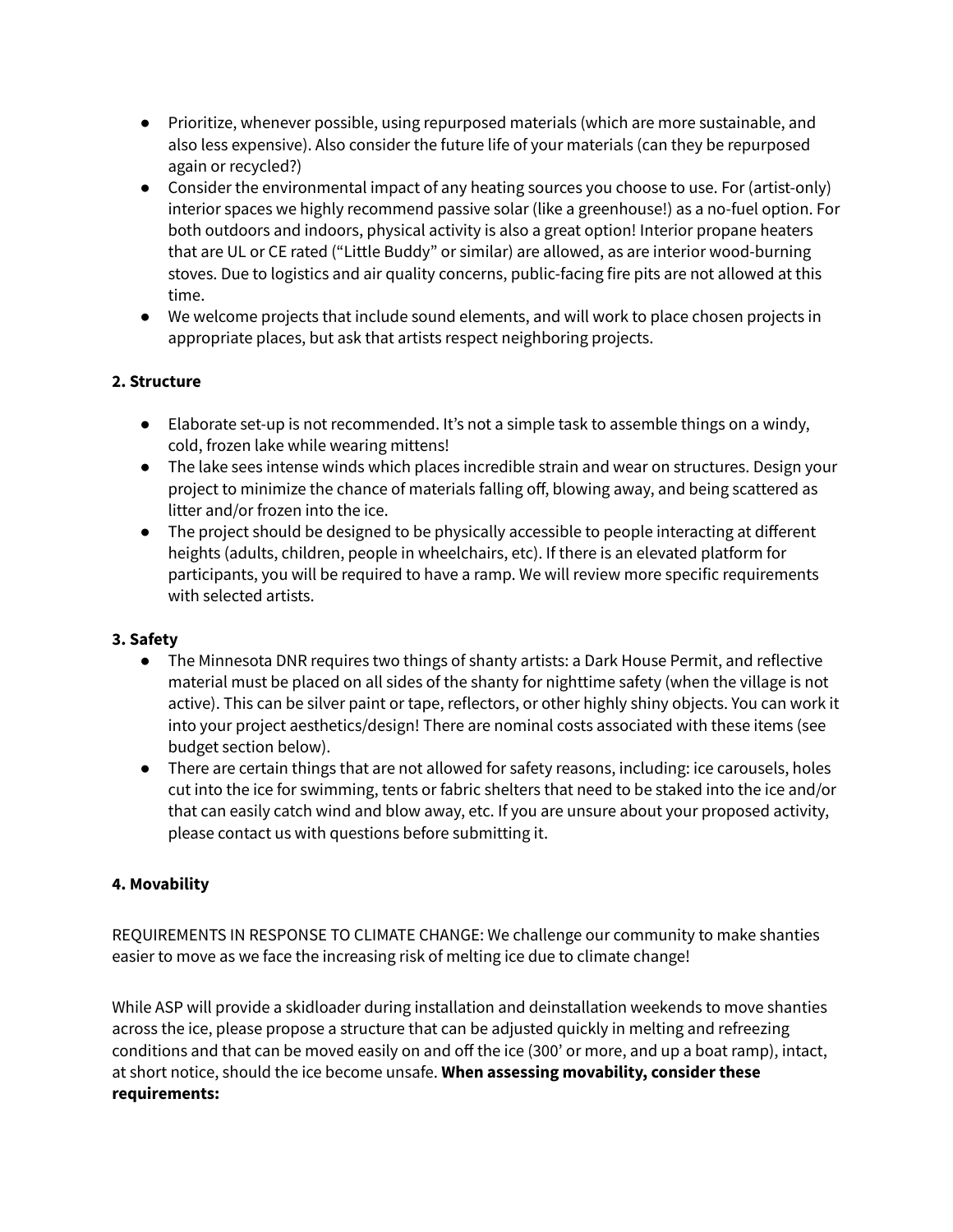- $\bullet$  Incorporating two long wooden skis / runners into the design (usually made of 2x6 or 2x10 lumber)
- The ability to be quickly moved by people power, at short notice, in unsafe conditions (i.e. just the people in your own team)
- Weight (nothing more than 1500 lbs, less is probably better). For reference, the average car weighs 4000 lbs, a grand piano weighs 1000 lbs, a snowmobile weighs 500 lbs.
- Size/shape (nothing too unwieldy)

## **5. Community**

- Our festival is open to all ages and abilities. Elements should be appealing to and appropriate for adults, some of whom might be looking after children. Your project should engage them in direct, participatory ways.
- Collaboration is key! When building, installing, and de-installing, there are many physical and logistical challenges that are much easier when working with others. We recommend teams of 4 or more. We do not accept proposals from 'teams' of 1. This is especially important in COVID times (having extra people to step in if someone gets sick is critical!)
- All artists, staff, board members and volunteers will sign a community agreement, which is intended to support an inclusive space. It includes a commitment to respecting pronouns, using gender neutral language with strangers, getting consent to take photos, holding ourselves accountable to one another when we cause or witness harm, etc.

## **SELECTION CRITERIA**

Proposals will be juried by a panel led by the Artistic Director which consists of an Art Shanty Projects board member representative, local artists, curators, and past participants using the following criteria:

- Vision: An exciting idea with adherence to Art Shanty Projects artistic goals and with a sound plan for audience engagement.
- Design and Feasibility: Clear understanding of design/building requirements and evidence of capacity to successfully build the structure, staff the project during public hours, operate in variable winter weather conditions, and engage with the community of participants (including artists, visitors, volunteers, staff and board members).

## **TIPS FOR A STRONG PROPOSAL**

- Jurors read a lot of proposals. Help them out by answering each question directly and plainly.
- Do not assume jury members know you or are familiar with your work. Make sure if you reference past projects (even if they're Art Shanty projects), you include them in your work samples.
- Do not assume that just because you have done your project before, it will get chosen again. Make a strong case for it! Make sure it adapts to the current guidelines!
- Share a draft of your written proposal with someone else to read. Ask them to verbally describe your project back to you. This might help identify what is clear, and what needs more definition.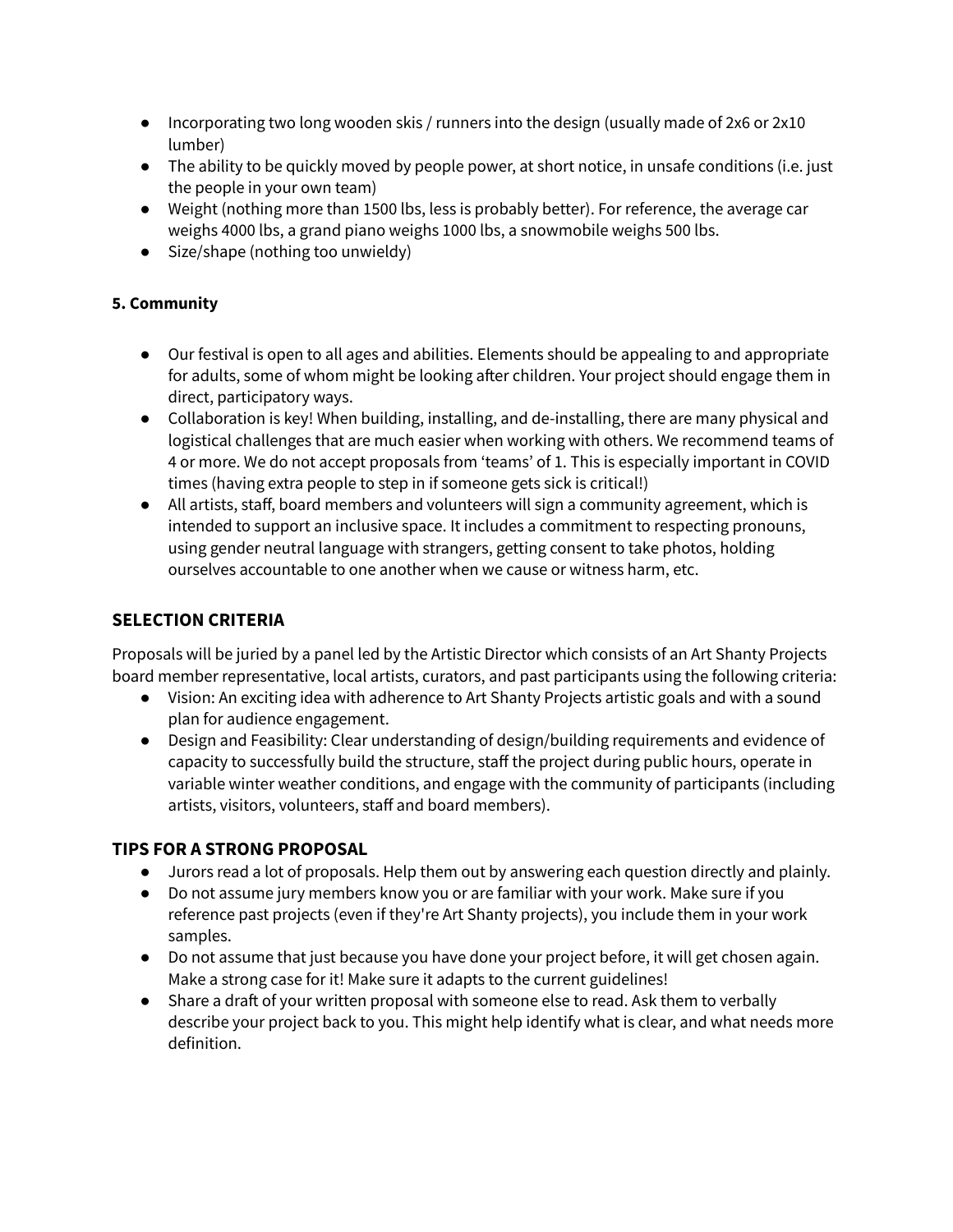## **APPLICATION QUESTIONS**

#### **Part I: Basic Information**

*Proposed shanty name (short answer)*

*Brief shanty concept (short answer, 1-2 sentence synopsis)*

*Primary Contact Name (short answer)*

*Primary Contact Pronouns (select all that apply)*

*Primary Contact Cell Phone (short answer)*

*Primary Contact Email (short answer)*

*Who else is on your team? (short answer, list individual or group names)*

#### **Part II: Artistic Goals**

Tell us all about the shanty you would like to create!

REMINDER: design a project where visitors do not go inside! See above details and suggestions on this requirement.

Artistic Goals:

- 1. Projects should contribute to creating a vibrant village, with a balance of both bold and intimate structures and activities. Shanties should be visually appealing, collectively enough to draw participants across the ice from the shore to our village. Performances and art actions should add to the atmosphere of the village and encourage people to linger.
- 2. We are intentionally creating a temporary village and social community. Projects should encourage active co-creation with a wide array of participants, including other artists, visitors, volunteers, staff, or the occasional non-human animal.
- 3. Projects should engage multiple senses to maximize participation in an effort to creatively remove barriers due to language, mobility, hearing, sight or otherwise.
- 4. We are operating on Indigenous water and have a responsibility to help protect it. Projects should respect and engage with the natural environment of the frozen lake and engage in sustainable practices and choices, whenever possible. We have a 'leave no trace' philosophy, only footsteps should be left behind.
- 5. The festival aims to engage with a wide array of artistic and cultural perspectives, being mindful of intersections of race, class, gender, age, ability, etc. Artists should not appropriate other cultures in their work, but instead focus on creating projects that invite exchange with their own personal culture, practices, process, perspective, etc.

*Describe what your shanty looks like! Include things like size, shape, colors, textures, materials, other attractive features, etc. (limit 1000 characters)*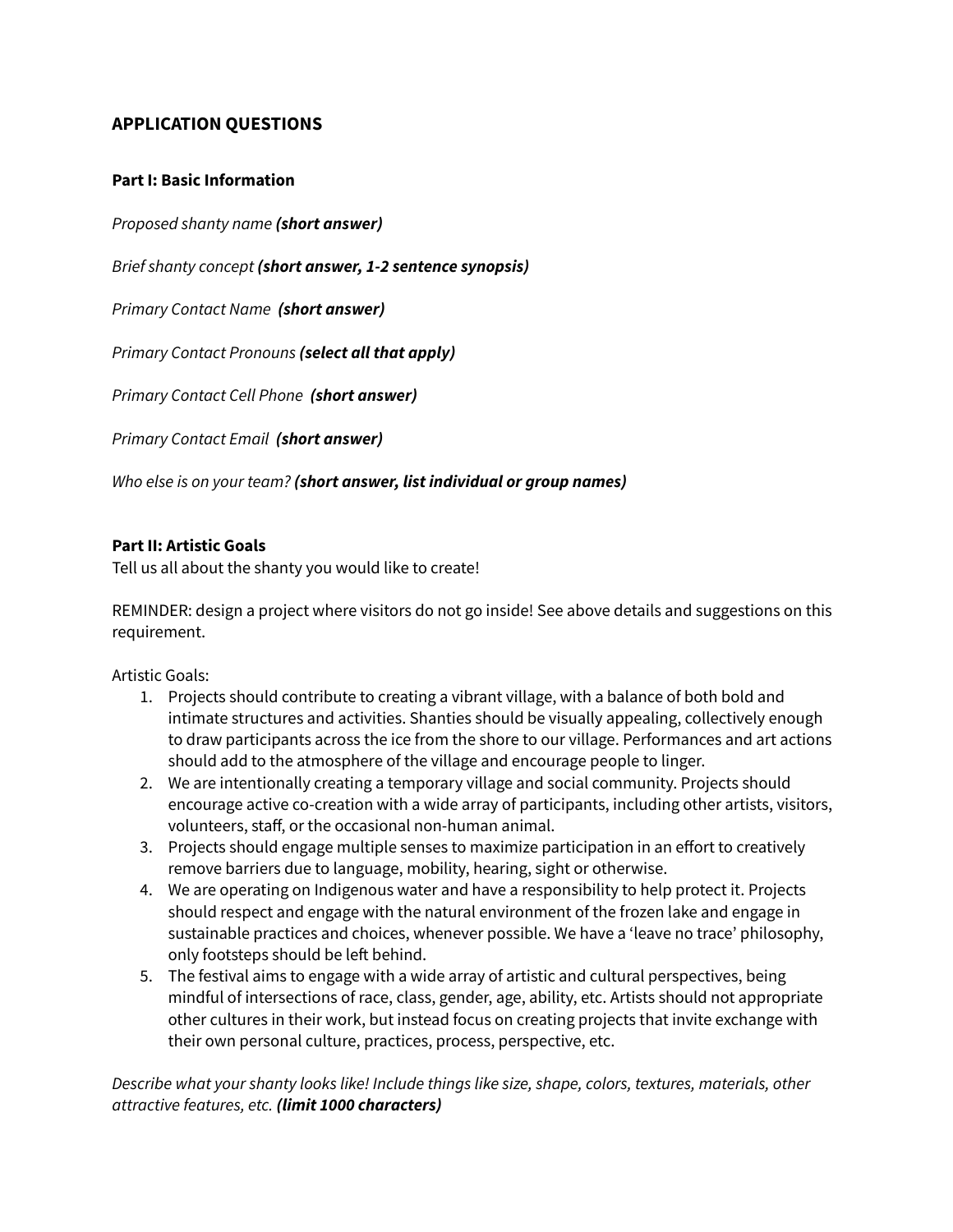*Describe how your project contributes to the social community of the village. What interaction or* activities will take place? What will a visitor to the shanty do, experience, or learn? What is your interest *in engaging with the public? (limit 1000 characters)*

*How will your project engage many ways of experiencing the world, beyond visual? (sound, touch, smell,* etc). What elements of your project will be especially engaging for people of various ages, who speak a *different language, and/or have limited mobility, hearing, or sight? (limit 800 characters)*

*Describe how your project relates to, interacts with, and/or respects the frozen lake. This might be in relation to thematic content, connection to place or context, material choices, etc. (limit 600 characters)*

*What personal cultures, practices, movements or perspectives is your project rooted in? (Examples: street art; DIY makers; Afrofuturism; eco-feminism; team sports; flow arts; puppetry; citizen science; etc). What* excites you about sharing this with other people who may or may not be familiar with this? (limit 600 *characters)*

### **Part III: Feasibility**

Address your ability to build your shanty and your capacity to staff the project. With the potential of thousands of visitors per day, how will the interactive aspect of your shanty accommodate the potential flow of traffic and handle lines and crowds, in a covid-conscious way? How will you respond to the climate change requirements?

What skills do the members of your group have (or are eager to learn) that will contribute to the team's *ability to build and staff your project? This could relate to generating conceptual ideas, designing and/or building activities and structures, enthusiasm for engaging with strangers, etc. Reminder: this year we do not accept proposals from shanty 'teams' of one. (Limit 1000 characters)*

*Describe how your project is covid-conscious. Will activities work wearing masks and at an appropriate physical distance, if necessary? Did you intentionally build anything into your design to keep audiences or artists warm and happy? (Limit 1000 characters)*

*In accordance with our climate change requirements, your project may need to be shifted due to minor melting + refreezing and/or unexpectedly moved to shore due to unsafe ice conditions. Please articulate your* plan to address this, and any questions you have about the requirements - we're happy to help accepted *artists figure it out! (Remember, requirements include: wooden skis, moving it by people-power at short notice, weight limit of 1500 lbs) (limit 800 characters)*

What is still unresolved for you at this time? What resources do you have in place to resolve those things? *What help or expertise do you need? (Limit 800 characters)*

#### **Budget**

Please think about what it might take to create your project and list potential costs per category. All accepted shanties are given a stipend of \$2500 (this is a \$100 increase from 2022). Artist teams can choose how to spend this money. It's OK if this budget breakdown changes later; this is just an estimate so jurors can help assess whether your plan is reasonable. If you are accepted, you do not